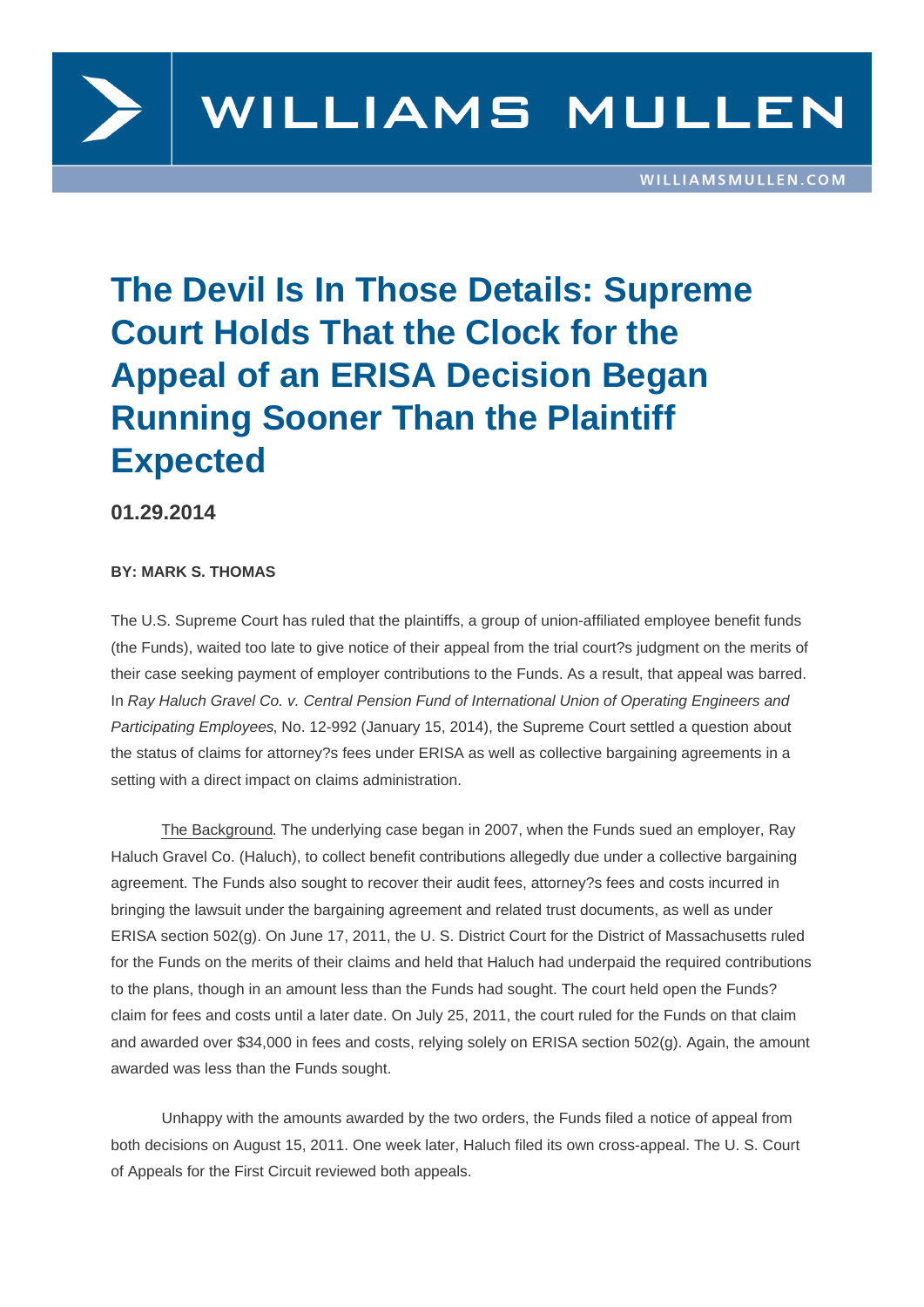Federal appellate rules require notices of appeal to be filed within thirty days of a final decision in a case. Haluch argued to the First Circuit that the clock had begun to run on the trial court?s decision on the merits of the contribution claims on June 15, and thus the Funds had waited too late to give their notice of appeal from that order. In response, the Funds argued that there was no ?final decision? until July 25, when the trial court decided their claim for fees and costs. The First Circuit agreed with the Funds and held that appeal was timely on all issues. The Supreme Court granted Haluch?s petition to review that ruling.

 The Court's Ruling. Citing its earlier decisions, the Supreme Court ruled that an unresolved issue of attorney?s fees did not prevent the earlier judgment on the merits of the contribution claim from becoming final on June 15. The Court stated that the claim for attorney?s fees was not part of the merits of the case, since the award of fees did not remedy the injury that gave rise to the action, namely, the failure to make the benefit plan contributions. As a result, the Funds could not ask the appellate courts to reverse the order of June 15 and, therefore, were limited to the amount of contributions that order had awarded.

 The Funds contended that a different outcome was required when the unresolved claims for fees arose under a contract ? in this case, the bargaining agreement with Haluch, and some related trust agreements ? as opposed to a right to attorney?s fees under a statute, namely, ERISA section 502(g). The Funds argued that their claim for fees and costs was a part of their contractual damages and thus a part of the merits of the case, such that all of the merits had not been resolved until the trial court?s order of July 25. The Supreme Court rejected this contention. For purposes of the finality of a judgment that began the thirty-day clock for appeal, the Court held that the issue of attorney?s fees and costs was still collateral to the other claims in the case. The Court specified that the same rule should apply irrespective of whether the claim for fees and costs arose under a contract or under a statutory provision. That rule, said the Court, best provided clear and predictable guidance for litigants and the courts.

The Significant Lessons. Although the decision in Ray Haluch Gravel Co. is not limited to ERISA cases, its ruling has a direct bearing on all ERISA litigants. The successful litigant?s demand for an award of fees and costs is a common feature of ERISA litigation and was itself the subject of an important Supreme Court decision in Hardt v. Reliance Standard Life Ins. Co., \_\_\_ U. S. \_\_\_, 130 S. Ct. 2149 (May 24, 2010). ERISA section 502(g) entitles an ERISA litigant to ask for an award of fees if the litigant can demonstrate that it has achieved ?some degree of success on the merits?, and motions to recover those fees will certainly continue. However, the decision in Ray Haluch Gravel Co. is a strong reminder that the Supreme Court believes that the requirements of federal procedure are important, and that failure to comply with them could result in the loss of important rights and claims under ERISA. The practical outcome of Ray Haluch Gravel Co. is likely to be filings of appeal notices earlier in the proceedings, with subsequent requests to consolidate appeals of any later decisions relating to fees and costs.

## **Related People**